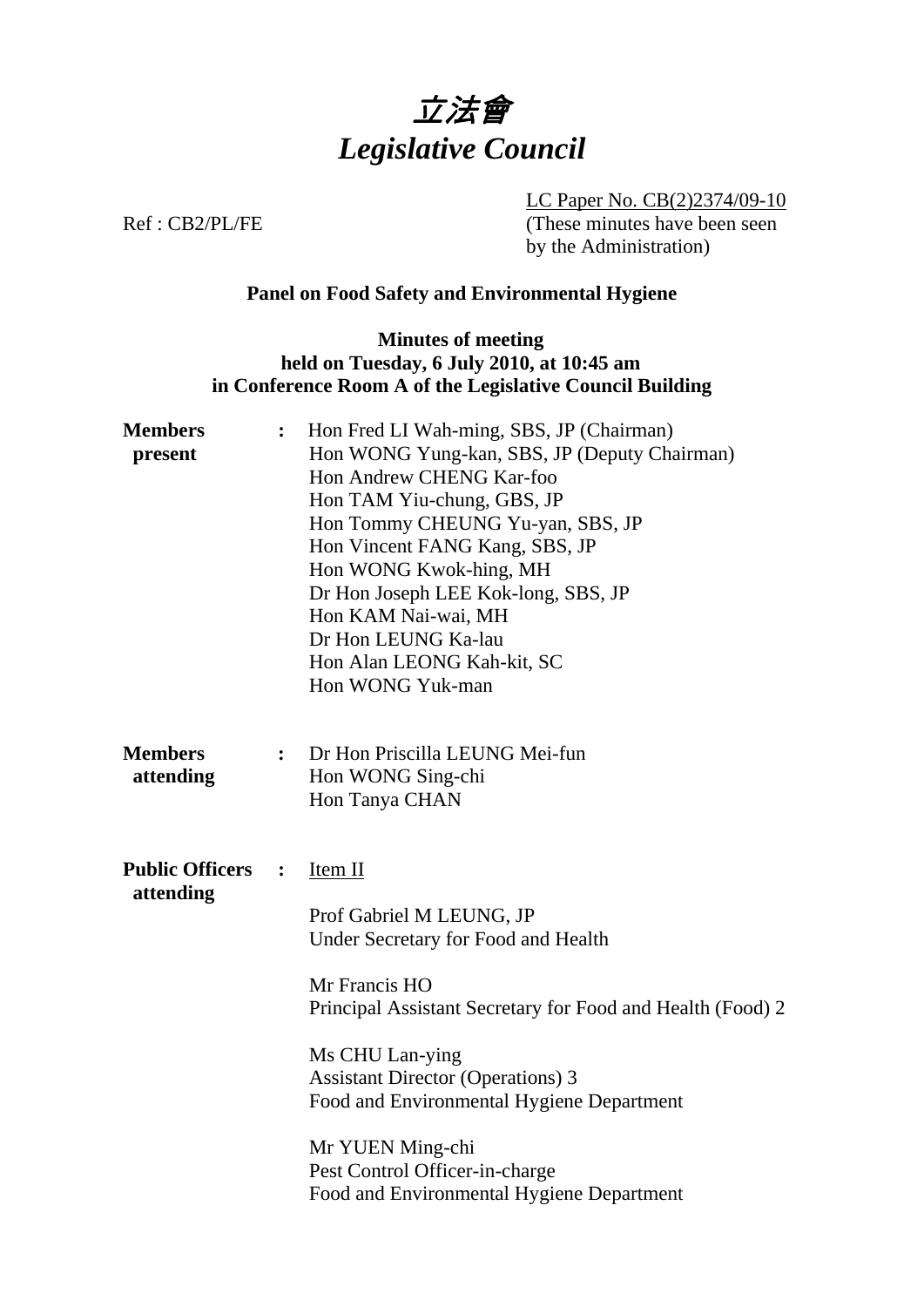|                               |                | Item III                                                                                |
|-------------------------------|----------------|-----------------------------------------------------------------------------------------|
|                               |                | Dr York CHOW Yat-ngok, GBS, JP<br>Secretary for Food and Health                         |
|                               |                | Mrs Marion LAI, JP<br>Permanent Secretary for Food and Health (Food)                    |
|                               |                | Mr Thomas CHOW Tat-ming, JP<br>Permanent Secretary for Development (Planning and Lands) |
|                               |                | Mr CHEUK Wing-hing, JP<br>Director of Food and Environmental Hygiene                    |
|                               |                | Miss Annie TAM Kam-lan, JP<br>Director of Lands                                         |
|                               |                | Miss Ophelia WONG Yuen-sheung, JP<br>Deputy Director of Planning/District               |
| <b>Clerk</b> in<br>attendance | $\ddot{\cdot}$ | Miss Mary SO<br>Chief Council Secretary (2) 5                                           |
| <b>Staff</b> in<br>attendance |                | : Ms Maisie LAM<br>Senior Council Secretary (2) 6                                       |
|                               |                | Ms Camy YOONG<br>Clerical Assistant (2) 1                                               |
|                               |                |                                                                                         |

### **I. Information paper(s) issued since the last meeting**

There was no information paper issued since the last meeting.

### **II. Rodent control in Hong Kong**

Action

(LC Paper Nos. CB(2)1960/09-10(03) and (04))

2. Under Secretary for Food and Health ("USFH") briefed members on the rodent prevention and control measures implemented by the Food and Environmental Hygiene Department ("FEHD") in the past year, and the major initiatives in the coming year, details of which were set out in the Administration's paper (LC Paper No. CB(2)1960/09-10(03)). Pest Control Officer-in-charge, FEHD ("PCO, FEHD") then highlighted the common species of commensal rodent in Hong Kong and some special features about rodents.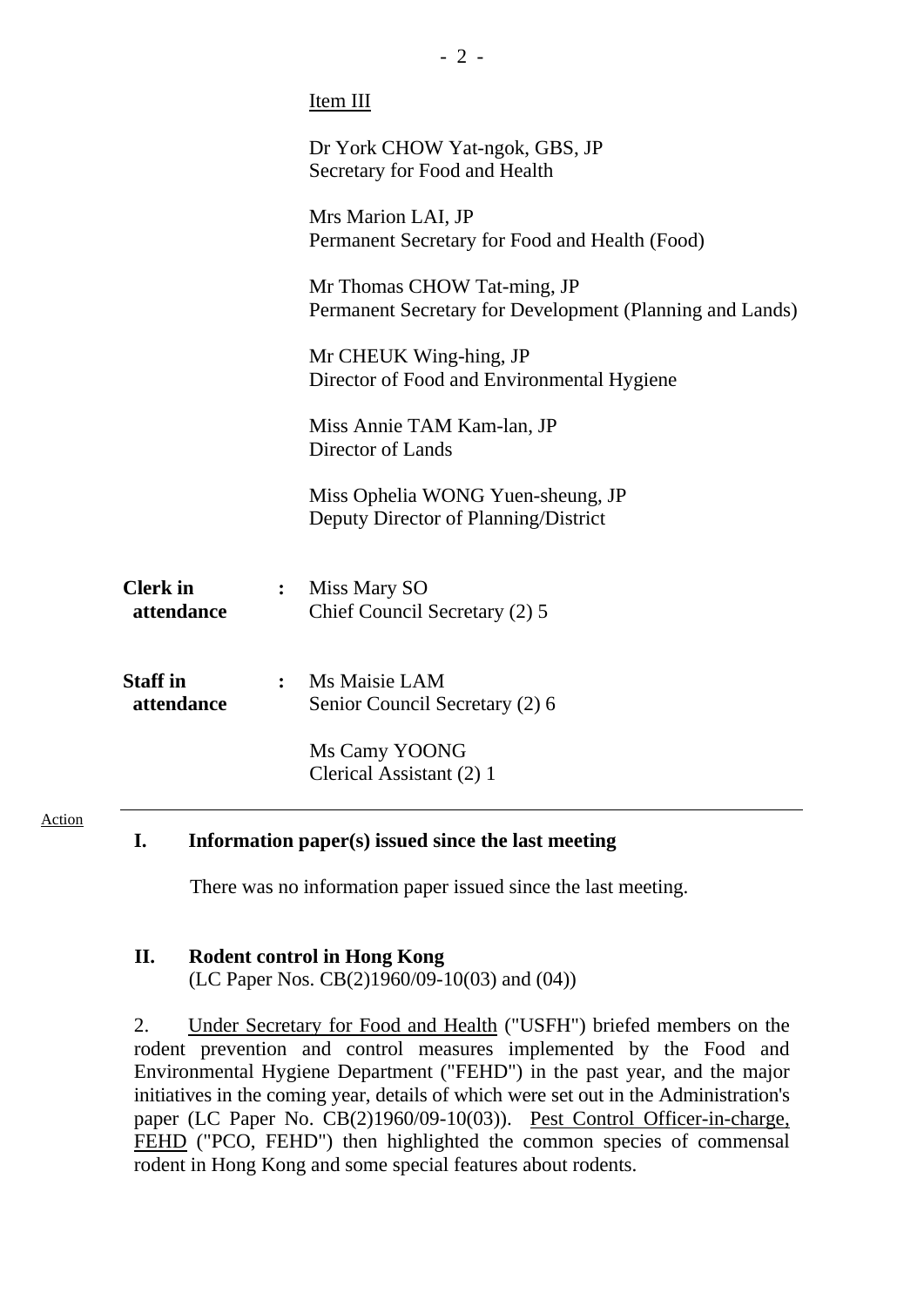3. Mr WONG Kwok-hing expressed concern about the rising trend in the territory-wide overall rodent infestation rate (RIR) since 2004. According to Annex 1 of the Administration's paper, the RIR of 2005, 2006, 2007, 2008 and 2009 was 4.4%, 2.9%, 4.8%, 6.3% and 6.1% respectively, as compared to 4.1% in 2004. He then asked -

- (a) whether, and if so, what follow-up actions had been taken by FEHD in respect of the recent incident whereby a rodent fell from the ceiling tiles of a restaurant in Shatin during operation hours; and
- (b) whether gratings had been installed at all underground drainage outlets in the vicinity of markets and fresh food outlets, given the effectiveness of gratings in preventing rodents from coming out from the drainage pipes on Chun Yeung Street in North Point after the installation.

4. In response to Mr WONG's concern about RIR, USFH advised that the overall RIR for the second half of 2009 and the first half of 2010 was 3.6% and 1.3% respectively, representing a significant drop as compared to that for the first half of 2009, which stood at 8.5%.

5. As regards Mr WONG's first question, Assistant Director (Operations)3 of FEHD ("AD(Ops)3/FEHD") advised that health inspectors and staff of the Pest Control Advisory Section of FEHD had immediately inspected the restaurant and the shopping arcade concerned the day after the incident. While the general hygiene condition was found satisfactory, there was minor sign of rodent infestation in the kitchen of the restaurant. In the light of this, appropriate advice had been given to the licensee of the restaurant. AD(Ops)3/FEHD further pointed out that under section 5(3) of the Food Business Regulation (Cap. 132X), prosecution would only be instituted against the licensee if he/she knowingly suffered or permitted the presence of rats, mice or inserts in food premises. Given that this was the first time that sign of pest infestation was detected in the restaurant concerned, a verbal warning was issued to the licensee who had subsequently employed contractor to strengthen rodent control measures. It was understood that the management of the shopping arcade had also engaged contractor to carry out pest control work on a monthly basis.

6. Responding to Mr WONG's second question, PCO, FEHD advised that gratings had been installed at the underground drainage outlets of the Central and Western District and Chek Lap Kok. FEHD would continue to work with the Highways Department and the Drainage Services Department in exploring whether gratings should be installed at other locations.

7. Noting that baits were not placed in Theatre Lane where a number of fixed pitch hawker stalls located and a tourist passing by was gnawed by a rodent in late May 2010, Mr KAM Nai-wai doubted about the criteria adopted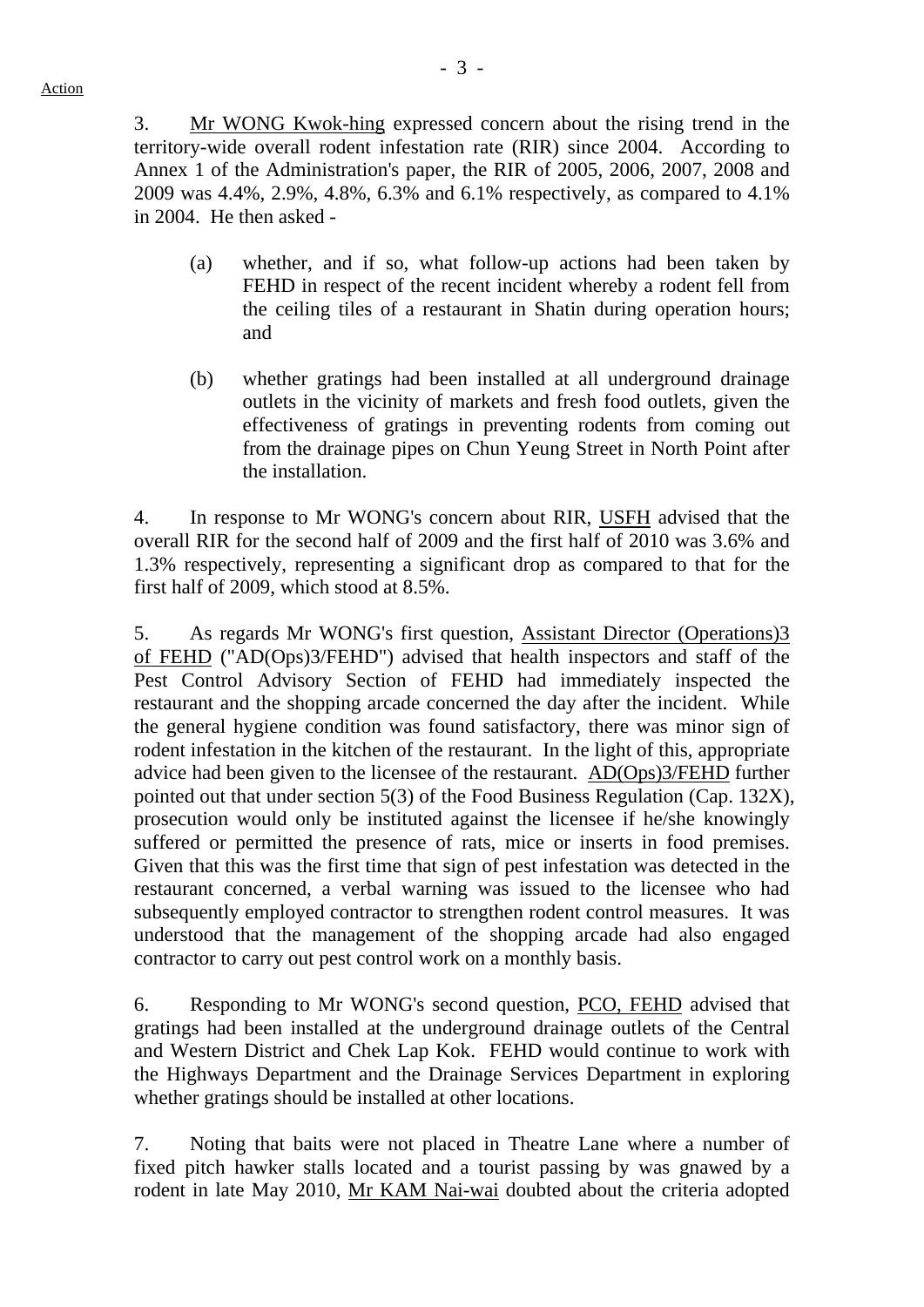by FEHD for selecting the localities for the territory-wide RIR surveys and the effectiveness of FEHD's rodent prevention and control work, including the reliability of the RIR surveys in monitoring the situation of rodent infestation.

8. USFH responded that at present, FEHD would set baits in selected localities to gather statistics on the ratio of baits bitten by rodent. The localities in the surveys covered all districts in the territory covering rodent infested spots or areas likely to have rodent problems. Twice a year, FEHD would place around 100 baits in each locality and each bait was placed at least 50 metres apart to ensure a sufficiently large area was covered. The RIR of a locality was calculated with reference to the ratio of baits bitten at that locality. The results of various localities, when aggregated, would give the territory-wide overall RIR. It should be noted that there was no internationally adopted RIR. FEHD had made reference to the practices adopted by different countries/cities and tried out different methods when devising its RIR. It had been concluded that the aforesaid method was the most suitable method for Hong Kong with respect to the local situation and environment.

9. The Chairman asked whether the Administration would consider placing baits at spots where there were reports that people were bit by rodents. USFH replied in the negative, and pointed out that the selection of localities in the RIR surveys was based on established scientific criteria. The localities were fixed for the whole year so as to enable FEHD to monitor the trend of rodent infestation. Where necessary, direct rodent control measures, such as trapping, might be carried out at spots where there were reports that people were bit by rodents so as to immediately suppress the rodent population.

10. Noting that raw sweet potato was now adopted for baiting, Mr KAM Nai-wai asked whether the Administration had intentionally changed the type of baits to one that was less attractive to rodent in order to lower the RIR. Mr Alan LEONG said that it was not very meaningful to make a year-by-year comparison of the overall RIRs if there had been changes in the localities of and the baits adopted for the survey.

11. USFH explained that the bait adopted for bait consumption survey was different from that for trapping. As rodent's incisors grew continuously throughout its life, they need to gnaw on object, such as raw sweet potato, to keep their incisors short. The texture of raw sweet potato would also enable the clear presence of a characteristic rodent gnawing mark, which was the criterion for defining a positive baiting point. In addition, raw sweet potato was unattractive to other animals which might coexist with the rodents in the target areas. USFH further said that there was reason to believe that the rodent gnawing incident in Theatre Lane was not related to the infestation of the district, as rodents should be most active when the activity of people was low. However, rodents which had consumed warfarin, a rodenticide, would bleed internally to death over a period of several days. They would feel thirsty in these few days,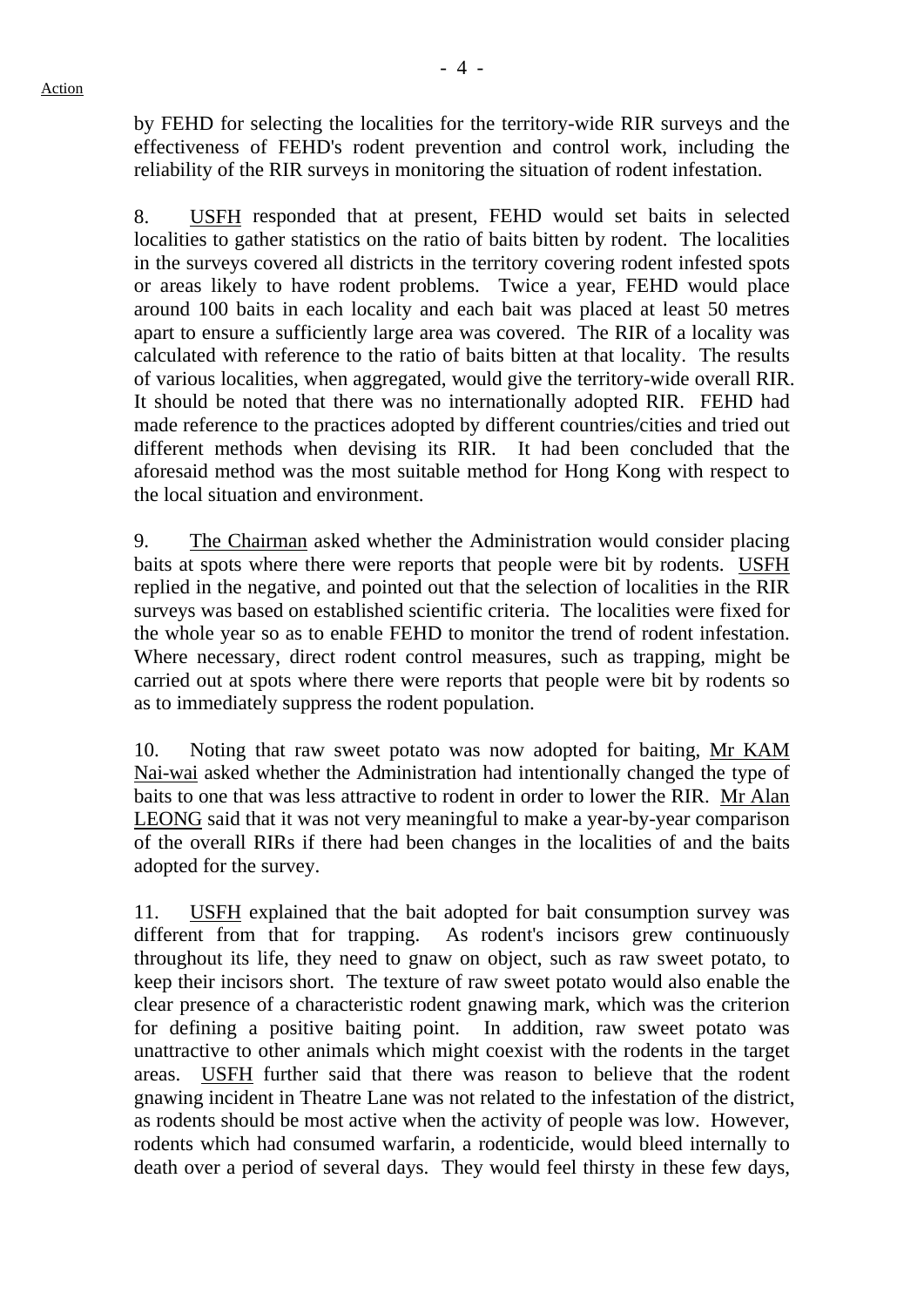which could lead to erratic behaviour including coming out for water and attacking people even in the daytime.

12. Dr Priscilla LEUNG sought information on the number of people being bit by rodents in the past three years. USFH advised that FEHD had received five reports concerning people being bit by rodents in 2010. However, the Hospital Authority did not have the related figure, as this was not a disease included in the International Classification of Diseases.

13. Dr Joseph LEE asked whether the Administration had analysed the annual overall RIR to find out the reasons why the RIR for some districts, such as Wan Chai and Tai Po in 2009, were relatively low. He further enquired whether the Administration had set any target for lowering the annual RIR. Mr Alan LEONG asked about the reason why 2006 would record the lowest overall RIR (i.e. 2.9%).

14. USFH responded that FEHD would monitor the RIR and take a number of enhanced rodent control measures when a higher RIR had been recorded in a certain district, such as Kwun Tong in 2009. However, it would be very difficult for the Administration to find out the reasons leading to the attainment of a certain level of RIR or set any annual target to lower the RIR, as maintenance of personal and environmental hygiene by the public was indispensable to successfully control the problem of rodent infestation. In response to Dr LEE's further enquiry about the measures taken by the Administration to motivate the active participation of the community to achieve better results in rodent control, USFH advised that an additional health inspector had been deployed to each district since 1 April 2009 to promote and coordinate district pest control operations and to conduct public education and publicity activities at district level to enhance public awareness of pest control. FEHD had also strengthened liaison with other government departments and local organisations. Details of the activities held in 2009 to disseminate the message on rodent prevention and control were set out in paragraph 7 of the Administration's paper.

15. Dr Priscilla LEUNG was of the view that the Administration should strengthen its rodent prevention and control measures across the territory, as the arrangement to step up the rodent disinfestation and cleansing work only in districts where a higher RIR had been recorded would make the rodents migrate from these districts to other districts. Mr WONG Yung-kan expressed similar views, and urged the Administration to study whether the recent rodent gnawing incidents reflected that rodent infestation had become a territory-wide problem.

16. USFH advised that it was rare that rodents would move to other districts given their limited range of movement. It should also be noted that in addition to RIR, frontline staff of FEHD would took into account the complaint figures and views of the local community and the public in targeting rodent prevention and control actions at areas where rodent problems existed. In addition, FEHD had been holding a territory-wide interdepartmental anti-rodent campaign on an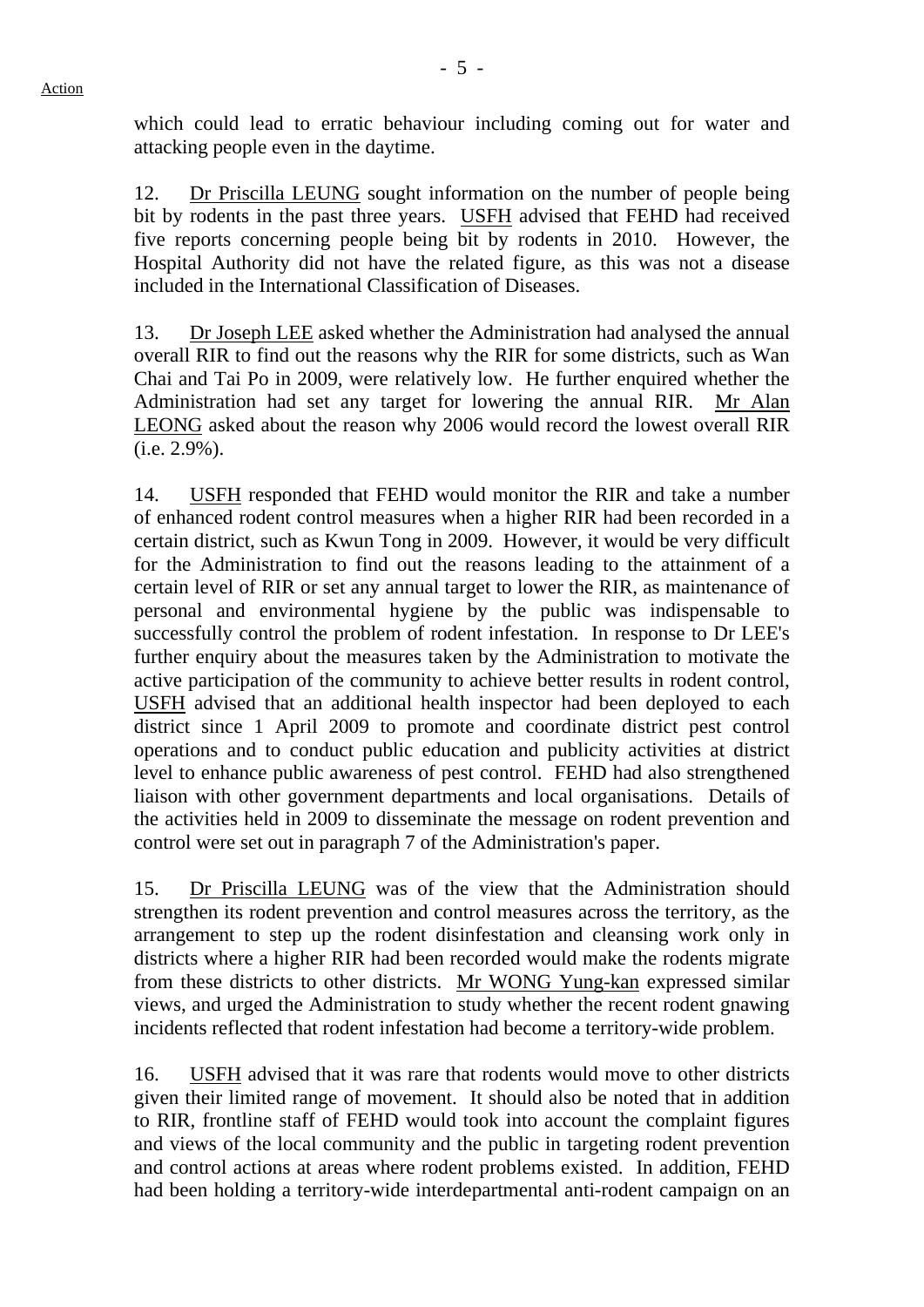annual basis. The anti-rodent campaign, implemented in two phases each year, had proven instrumental in reducing the rodent population and enhancing public awareness of the significance of rodent prevention in the community and the target areas in particular. The enhancement phase of the anti-rodent campaign 2010 would be held from 12 July to 10 September 2010. The Administration would also review the effectiveness of its rodent control measures regularly and consider the way forward as appropriate.

17. Noting from Annex 2 to the Administration's paper that the RIR for Wan Chai, Mong Kok and Tuen Mun was 0% in the second half of 2009, Mr WONG Sing-chi asked whether this implied that these districts were rodent-free. He further enquired about the yardstick for measuring the effectiveness of the rodent prevention and control measures of FEHD.

18. In response to Mr WONG's first question, USFH said that the lower or 0% RIR recorded in certain districts indicated that the rodent problem in public areas of these districts had been largely under control. It would however be difficult, if not impossible, for the territory to maintain rodent-free. As regards Mr WONG's second question, USFH reiterated that the effective control of rodent problems required not only efforts of the pest control team of FEHD, but also the active participation of the community, as elimination of food sources and habouraging places by the public to render an area unattractive to rodents was indispensible if anti-rodent work was to achieve optimal results.

19. Dr LEUNG Ka-lau queried the possibility of lowering the RIR of Tuen Mun from 16.7% in the first half of 2009 to 0% in the second half of 2009 and recording a 0% RIR in Wan Chai and Mong Kok in the second half of 2009. USFH responded that where necessary, he would be happy to discuss with members after the meeting the methodology of the RIR survey.

20. The Chairman considered that the Administration should also pay due attention to the need to dispose dead rodents in public areas. Citing the example that baits hanged so high for rodents to reach would affect the RIR so devised, the Chairman expressed concern about whether FEHD's contractor staff engaged in the provision of pest control services would have the expertise to carry out the rodent control work if the service contract was awarded to the tenderer with the lowest tender price.

21. AD(Ops)3/FEHD responded that there was no cause for such concern, as FEHD would assess both the technical merits and the tender price of a tender. In addition, a tenderer bidding for the contract for the provision of pest control services must meet the requirement that contractor manager and supervisory staff should have no less than five years' and three years' relevant working experience respectively, while contractor frontline staff should receive sevenhour training on pest control. To monitor contractors' performance in carrying out the pest control work, FEHD would conduct daily and surprise site inspections and review service reports submitted by contractors.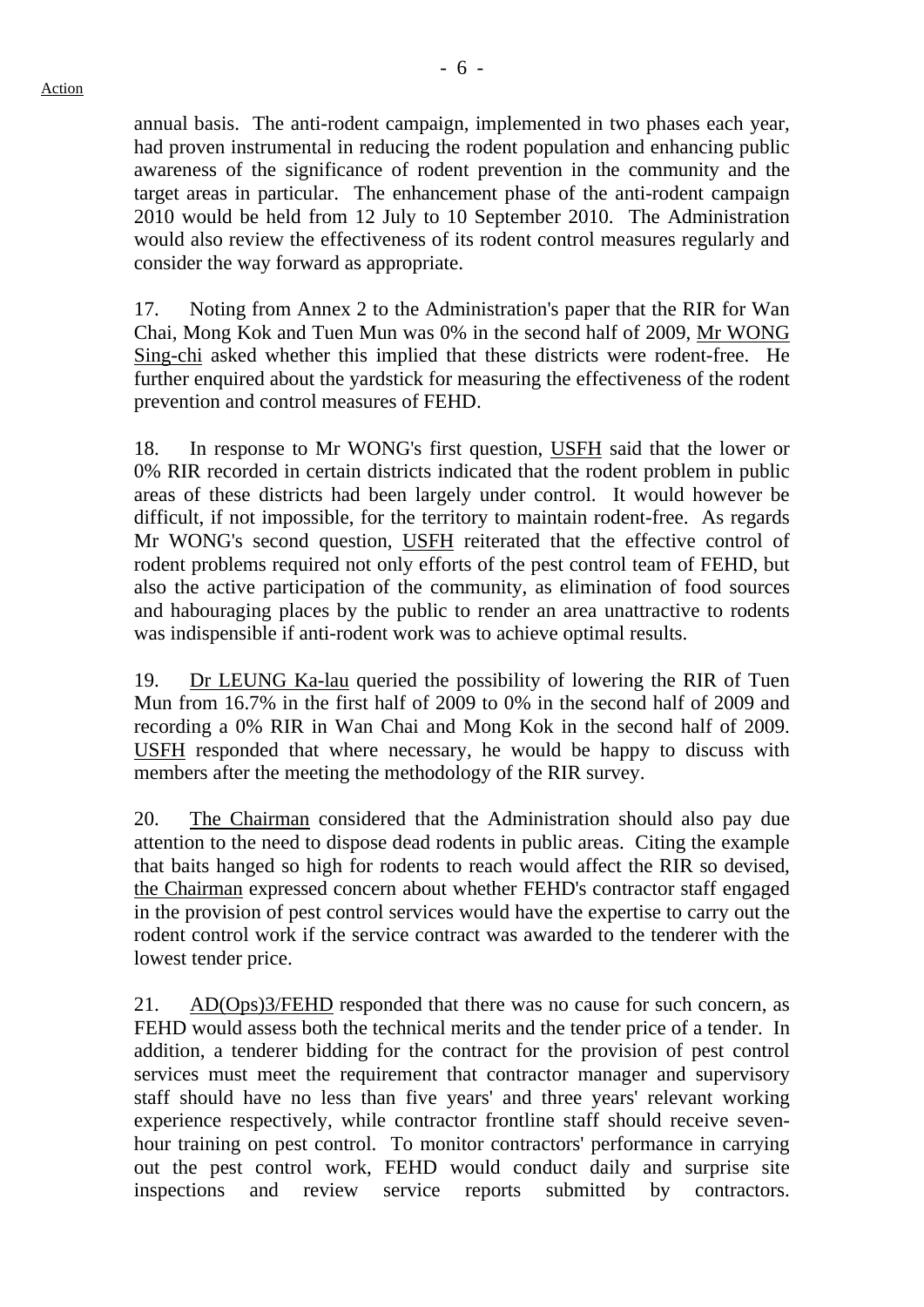AD(Ops)3/FEHD further said that an annual budget of around \$100 million was earmarked for the pest control work.

22. Dr Priscilla LEUNG maintained the view that the Administration should strengthen its rodent prevention and control measures across the territory, instead of only in districts where a higher RIR had been recorded. She further asked whether the Administration would consider adopting methods advocated by some Mainland experts to control the number of rodents, such as using rodent sterilants and eliminating their habouraging places.

23. USFH responded that following the World Health Organisation's relevant recommendations and technical guidelines, FEHD's existing rodent prevention and control work was an integrated approach which consisted of improving environmental conditions, applying poisonous baits and setting traps. This approach was basically the same as that adopted in major overseas and Mainland cities. To further enhance the methods and techniques for rodent prevention and control, FEHD maintained regular exchanges with relevant organisations of other countries/cities to share experience on pest control. For instance, rodent control experts from the Centre for Disease Control and Prevention of Guangdong Province (廣東省疾病預防控制中心) and the Office of Patriotic Health Campaign Committee of Guangdong Province (廣東省愛國衞生運動 委員會辦公室) had visited Hong Kong in April 2010. Generally speaking, the Guangdong Province and Hong Kong adopted a similar integrated approach towards rodent control, which was considered as an effective method in putting the rodent infestation problem under control.

*[To allow sufficient time for discussion, the Chairman suggested and members agreed to extend the duration of the meeting for 15 minutes to 1:00 pm.]* 

# **III. Public and private columbaria**

(LC Paper Nos. CB(2)1960/09-10(01) to (02) and CB(2)2017/09-10(01))

24. Secretary for Food and Health ("SFH") briefed members on the public consultation document on the review of columbarium policy ("the consultation document") just issued by the Government, details of which were set out in the Administration's paper tabled at the meeting (LC Paper No. CB(2)1960/09- 10(01)). Permanent Secretary for Food and Health (Food) then conducted a powerpoint presentation on the details of the proposals as set out in the powerpoint materials (LC Paper No. CB(2)2017/09-10(01)) tabled at the meeting.

### Discussion

25. Mr WONG Kwok-hing welcomed the Administration's proposal to introduce a licensing scheme in the longer term to enhance regulation of private columbaria and asked about the legislative timetable in this regard.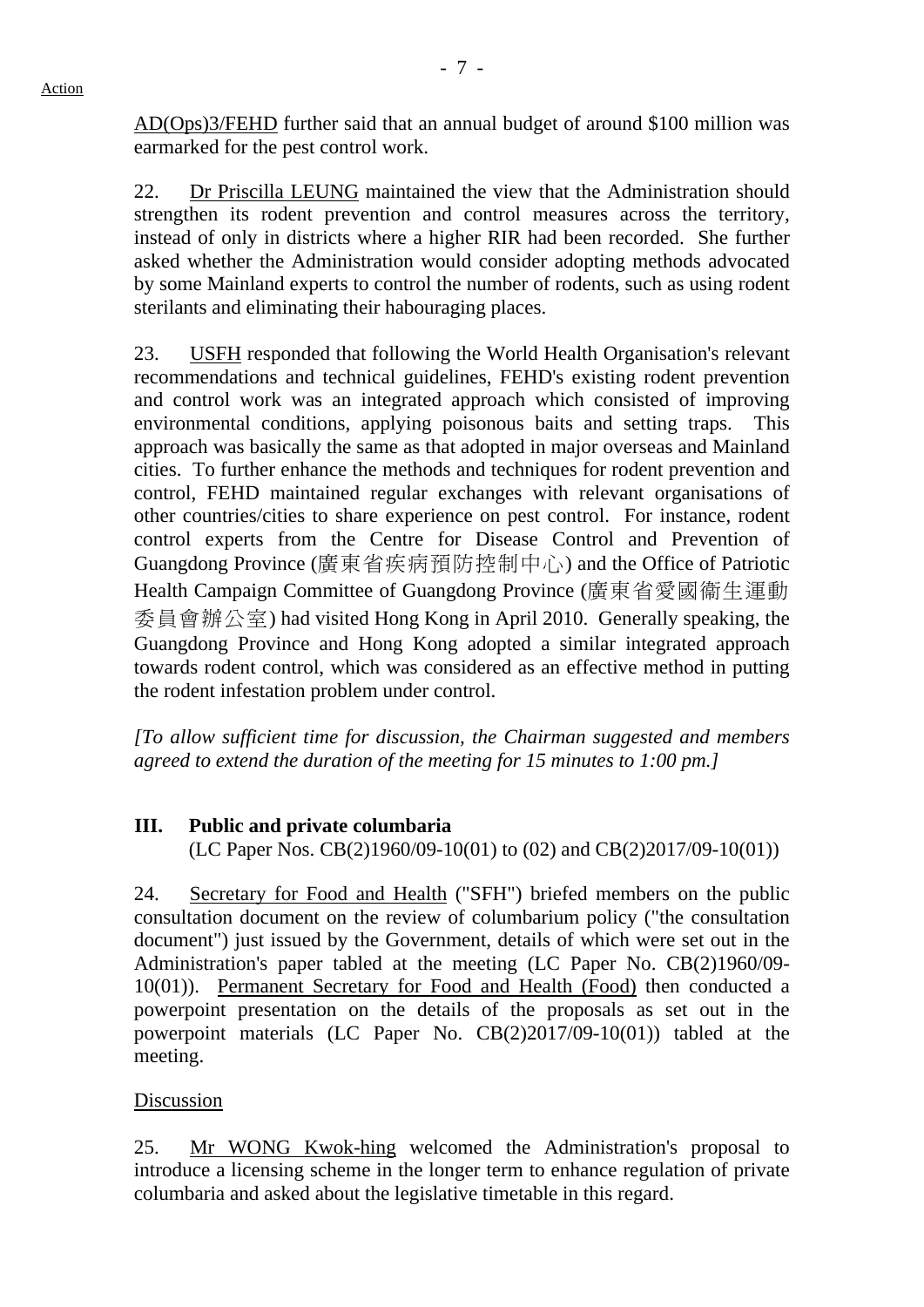26. SFH responded that the drafting of amendments to the Public Health and Municipal Services Ordinance (Cap. 132) to provide for the licensing scheme for private columbaria would commence when a consensus on the proposal was reached within the community. It was expected that a lead time of about two to three years would be required for introducing the legislative scheme. Mr WONG called on the Administration to implement the scheme within the current legislative term. SFH responded that a legislative scheme, if found feasible, was not something that could be completed within a short period of time. He could not commit a definite timetable at this stage.

27. Mr Alan LEONG sought further information on the reason for not being able to implement the licensing scheme to regulate the private columbaria at an earlier time. Mr WONG Yuk-man criticised the Administration for failing to provide a concrete timetable for an early implementation of the licensing scheme. Mr WONG Yun-kan also saw no reason why the licensing scheme could not be introduced at an earlier time, as there was not much controversy surrounding the issue of regulating private columbaria.

28. SFH advised that experience showed that the formulation, legislation and implementation of policies having significant implications, such as tightening statutory control on smoking, would require three to four years' time. He did not foresee at this stage that the introduction of the proposed licensing scheme for private columbaria could take lesser time.

29. Whilst indicating the Democratic Alliance for the Betterment and Progress of Hong Kong's support for the licensing scheme, Mr TAM Yiu-chung concurred with Mr WONG Kwok-hing on the need to expedite the implementation of the scheme in order to curb the proliferation of unauthorised private columbaria. He considered that given the large profit margin of the trade, the long lead time for implementing the scheme would give rise to the emergence of more private columbaria not in compliance with the relevant requirements on planning, construction design and building standards, as well as conditions of the land lease. Mr Alan LEONG and Mr WONG Yun-kan expressed similar concern.

30. SFH stressed that before the enactment of the new legislation, relevant Government departments, such as the Lands Department ("LandsD") and the Planning Department ("PlanD"), would continue to take enforcement actions against unauthorised aspects of private columbaria under their respective mandate. To help members of the public who were considering purchasing private columbarium facilities during the interim period to make informed choices, the Administration would publicise information on the private columbaria known to LandsD and PlanD, including information on whether such facilities occupied government land illegally as well as whether they were in compliance with the land leases and statutory planning requirements. In gist, List A would mainly set out the private columbaria compliant with the land lease, and the statutory planning requirements; and List B would list out other private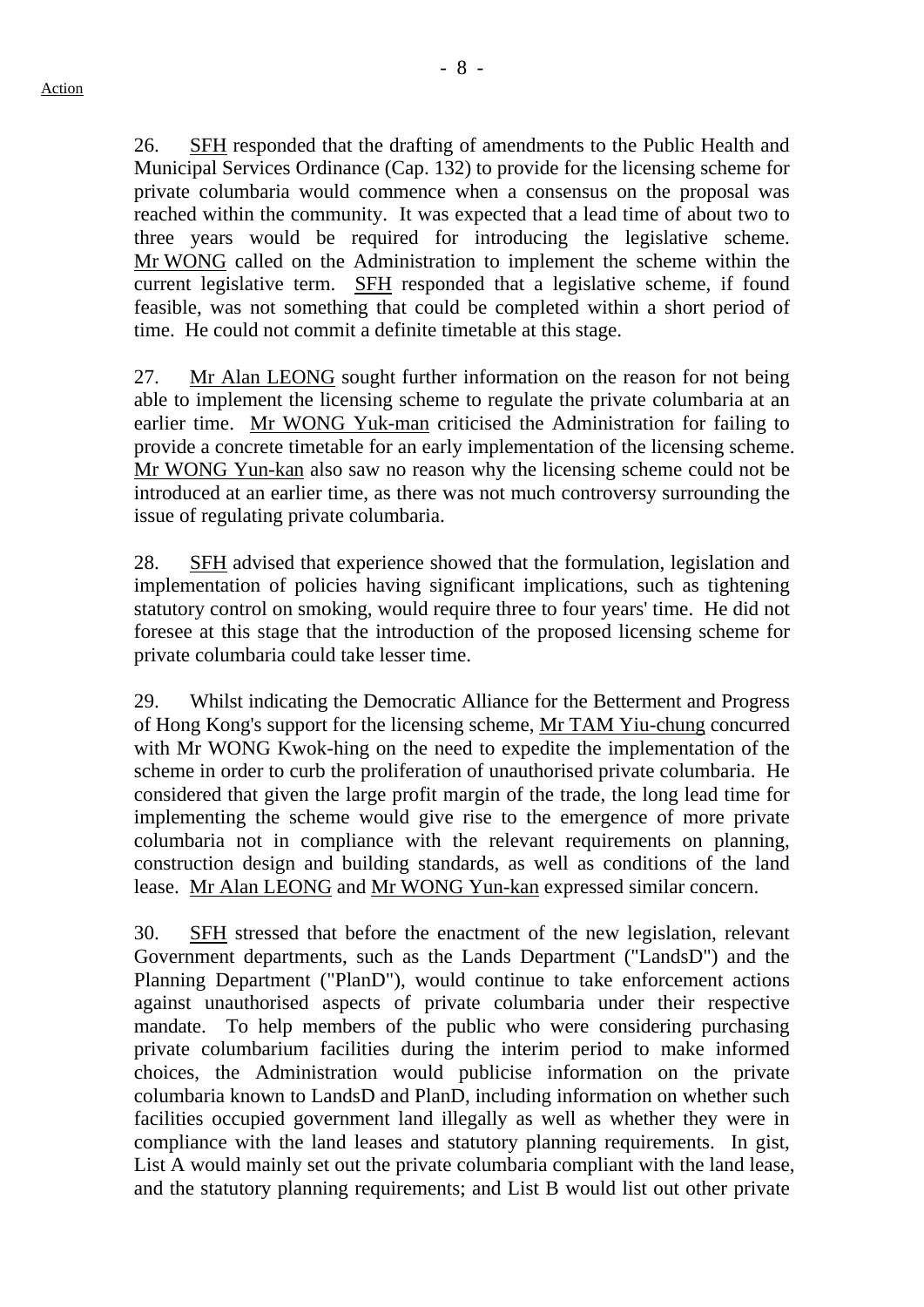columbaria that did not fall under List A. Apart from publishing the lists, the Administration would also strengthen consumer education on the choice of private columbaria and on the risks of patronising operators of private columbaria in List B. For instance, members of the public would be advised to ask the sellers of columbarium niches to provide them with full and complete information so as to check whether a specific columbarium facility was in compliance with the land administration and statutory planning requirements, and the land lease requirements. Legal advice should be sought where necessary.

31. Mr WONG Kwok-hing asked how long the private columbaria on List B would be required to meet the relevant requirements. He further asked whether the number of niches to be supplied in the 12 shortlisted sites listed in the Annex to the consultation document for the development of columbarium facilities could meet the demand in the next 20 years.

32. Responding to Mr WONG's first question, SFH said that it was expected that some private columbaria on List B would make genuine effort to meet the relevant requirements before the enactment of the new legislation, and those private columbaria confirmed to meet the relevant requirements would be moved to List A. After the enactment of the legislation, all pre-existing private columbaria would need to produce documentary evidence to the licensing authority to apply for a licence. Applications meeting the licensing conditions would be issued with a licence. In the case of unauthorised private columbaria which had submitted application for regularisation of their unauthorised aspects to the respective authorities and were awaiting the outcome, or those who were unsure if they could meet all the licensing requirements, they should apply for temporary exemption so that the operator would be able to continue with the operation in the absence of a licence on a temporary basis. It should be noted that an application for temporary exemption in respect of a private columbarium with unauthorised aspects would not be granted unless the applicant could satisfy the authorities that he/she had a reasonable chance of regularising his operation within a reasonable time, and that his/her operation would not pose immediate safety hazard. The temporary exemption would be time-limited, say, with a validity period of two and a half years. In addition, a private columbarium that had been granted temporary exemption had to freeze the number of niches and stop further sale of niches before a proper licence was issued.

33. As regards Mr WONG's second question, SFH said that it would be difficult to provide information on the number of niches to be supplied in the 12 tentatively shortlisted sites at this stage, as the Administration was still studying whether these sites would be feasible and appropriate to be developed for columbarium use. Once a site was confirmed to be suitable for columbarium development, the relevant District Council ("DC") would be formally consulted again. Flexible arrangements to promote local acceptance of columbarium development plans such as reserving a certain portion of niches for priority allocation to local residents in need could also be considered. The Government would also improve the outlook and layout of proposed columbaria through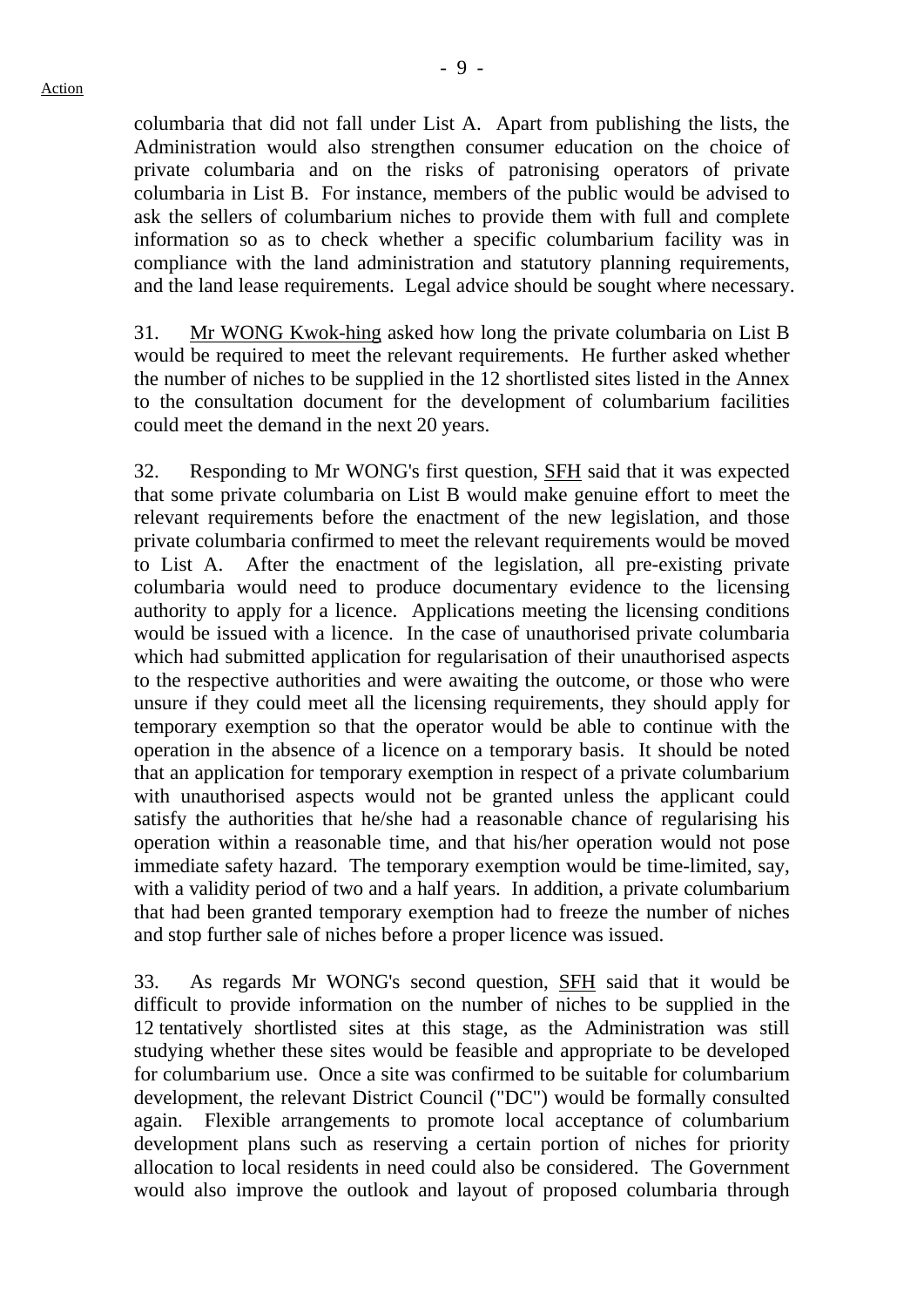flexible design in order to ease the concern and anxiety of nearby residents. In the meantime, efforts would continue be made to identify suitable sites in all districts for columbarium development purpose.

34. Mr WONG Sing-chi urged the Administration to implement the licensing scheme as soon as practicable, as the existing enforcement measures were highly ineffective in deterring unlawful operation of private columbaria. He further asked whether, and if so, what enforcement actions had been taken against the existing unauthorised private columbaria, such as those in the Lo Wai village in Tsuen Wan, Chek Nai Ping village in Sha Tin, and Tei Tong Tsai in Lantau Island, in order to ease the concerns of nearby residents and protect the rights of consumers of private columbaria.

35. Permanent Secretary for Development (Planning and Lands) ("PSD(PL)") responded that at present, PlanD could issue an Enforcement Notice to the parties concerned under section 23 of the Town Planning Ordinance (Cap. 131) if there was evidence of an unauthorised development. Upon receiving complaint of a breach of land use requirements stated in land leases, LandsD would deploy its staff to carry out inspection on the site concerned. Legal advice would be sought as necessary on the lease conditions which might be involved in the actual circumstances, and follow-up action taken as appropriate. It was expected that the transitional measure to publicise information on the private columbaria known to LandsD and PlanD prior to the enactment of the new legislation could facilitate the public to make informed decisions when purchasing private niches. As regards the alleged unauthorised developments on the sites referred to in paragraph 34 above, PSD(PL) undertook to liaise with Mr WONG after the meeting to further explain the actions taken.

Admin

36. Director of Lands supplemented that if a private columbarium was found to encroach on unleased Government land, this would constitute illegal occupation of unleased land and LandsD would take land control action under section 6 of the Land (Miscellaneous Provisions) Ordinance (Cap. 28). In many cases, LandsD would issue a notice to require the illegal occupation of the unleased land to cease before a specified date, failing which LandsD might take further action against such illegal occupation. In respect of leased land, the land use was specified in the terms and conditions of the lease governing such leased land. Columbarium use might be explicitly or implicitly allowed or prohibited in a lease. Even if columbarium was not prohibited by the lease, there could be other forms of lease breaches, for example, the existence of unauthorised structures on a particular private lot. LandsD would take lease enforcement action against breaches of lease terms and conditions. Depending on the circumstances of individual cases, different actions might be taken at different stages by LandsD after consulting its legal advisers.

37. Mr WONG Sing-chi expressed concern that private columbaria not in compliance with the land administration and statutory planning requirements, and the land lease requirements would continue to emerge with the hope that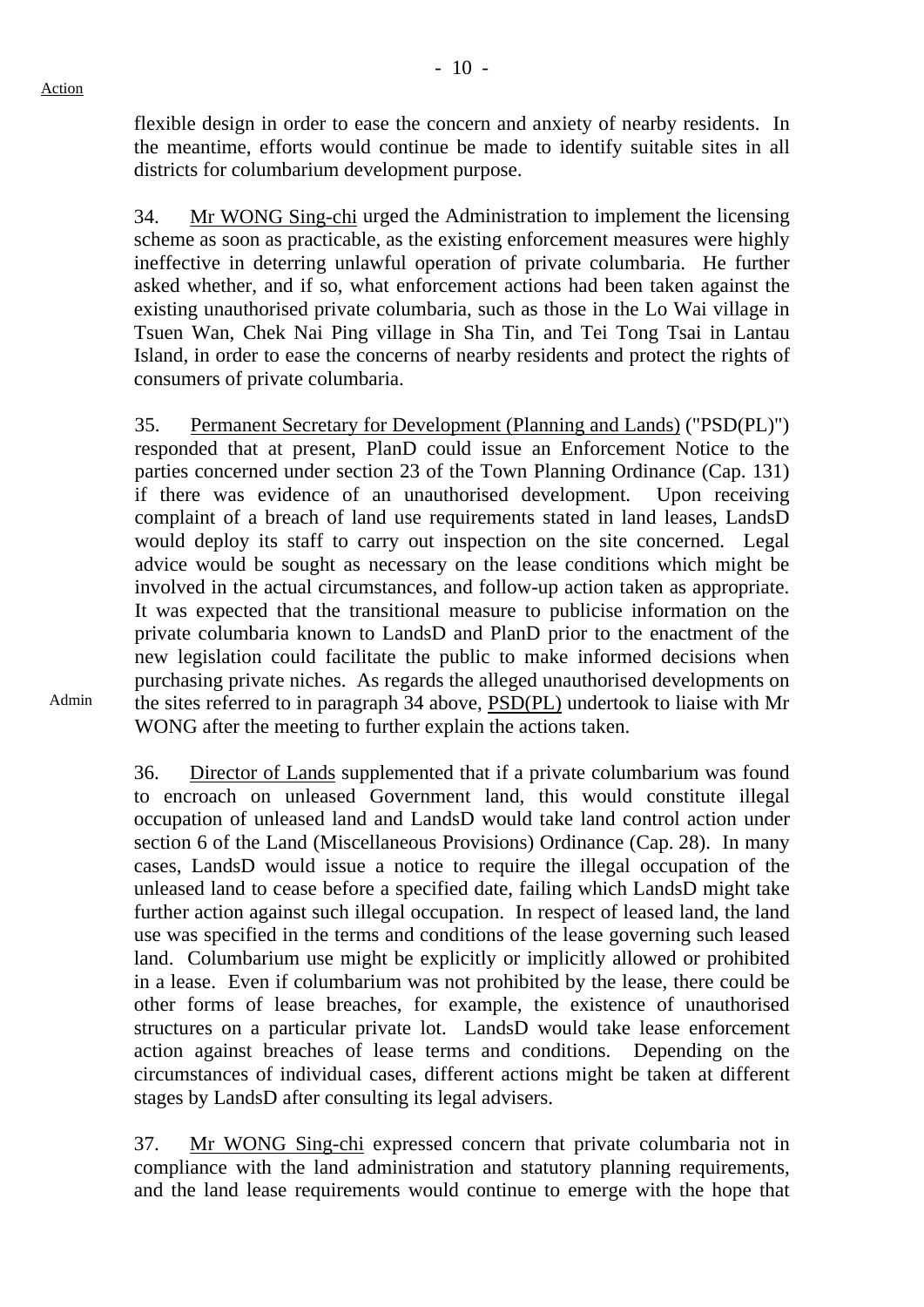they could continue their operation after the introduction of the licensing scheme. He asked whether consideration could be given to stipulating that pre-existing unauthorised private columbarium would not be granted a licence in the future.

38. SFH responded that eventually, all private columbaria in operation in the territory should be regulated by way of a licence. However, pre-existing unauthroised private columbaria needed to be allowed reasonable time for regularisation before they could be licensed. Hence, allowing them to apply for temporary exemption would be introduced as a transitional measure. SFH further remarked that the arrangement to publish information on the private columbaria known to LandsD and PlanD could serve the purpose of deterring unscrupulous traders from further developing unauthorised private columbaria. Mr WONG Sing-chi and Ms Tanya CHAN called on the Administration to publicise the two lists for public viewing as early as possible.

39. Noting that it would take three years to implement the legislation and another two and a half years for unauthorised private columbaria which had been granted temporary exemption to work towards applying for a proper licence, Ms Tanya CHAN considered the lead time for the full implementation of the licensing scheme too long to be acceptable. Ms CHAN then asked what measures would be put in place by the Administration during the interim period to curb the proliferation of unauthorised columbaria and address the related issues, such as the handling of the interred cremains if operators of existing unauthorised private columbaria ceased the business without liaising with the descendents concerned.

40. SFH responded that the short term and long term measures put forward in the consultation document, such as increasing the supply of columbarium facilities to meet the overall public demand, enhancing consumer protection in the choice of private columbaria and enhancing the regulation of private columbaria to ensure better handling of non-compliant cases, were aimed at curbing the proliferation of unauthorised columbaria, and at the same time minimising any unnecessary disruption to patrons of columbarium niches. SFH further said that thought should be given as to whether the existing arrangement of providing permanent niches/urn grave spaces should be changed so as to relieve the shortage and increase the supply of niches. Proposals being considered included the introduction of time-limited lease and incentive scheme for the return of niches. Mr Alan LEONG asked on what basis the Administration had drawn up the above conclusion. SFH advised that the suggestions were based on Mainland and overseas experience.

41. Ms Tanya CHAN noted that at present, the interpretation of "human remains" under private contracts, such as tenancy leases and land leases, would be made in accordance with the rules of interpreting private contracts and must not be treated regardless of the context. She asked the Administration whether it would clarify the interpretation of "human remains" under land leases to prevent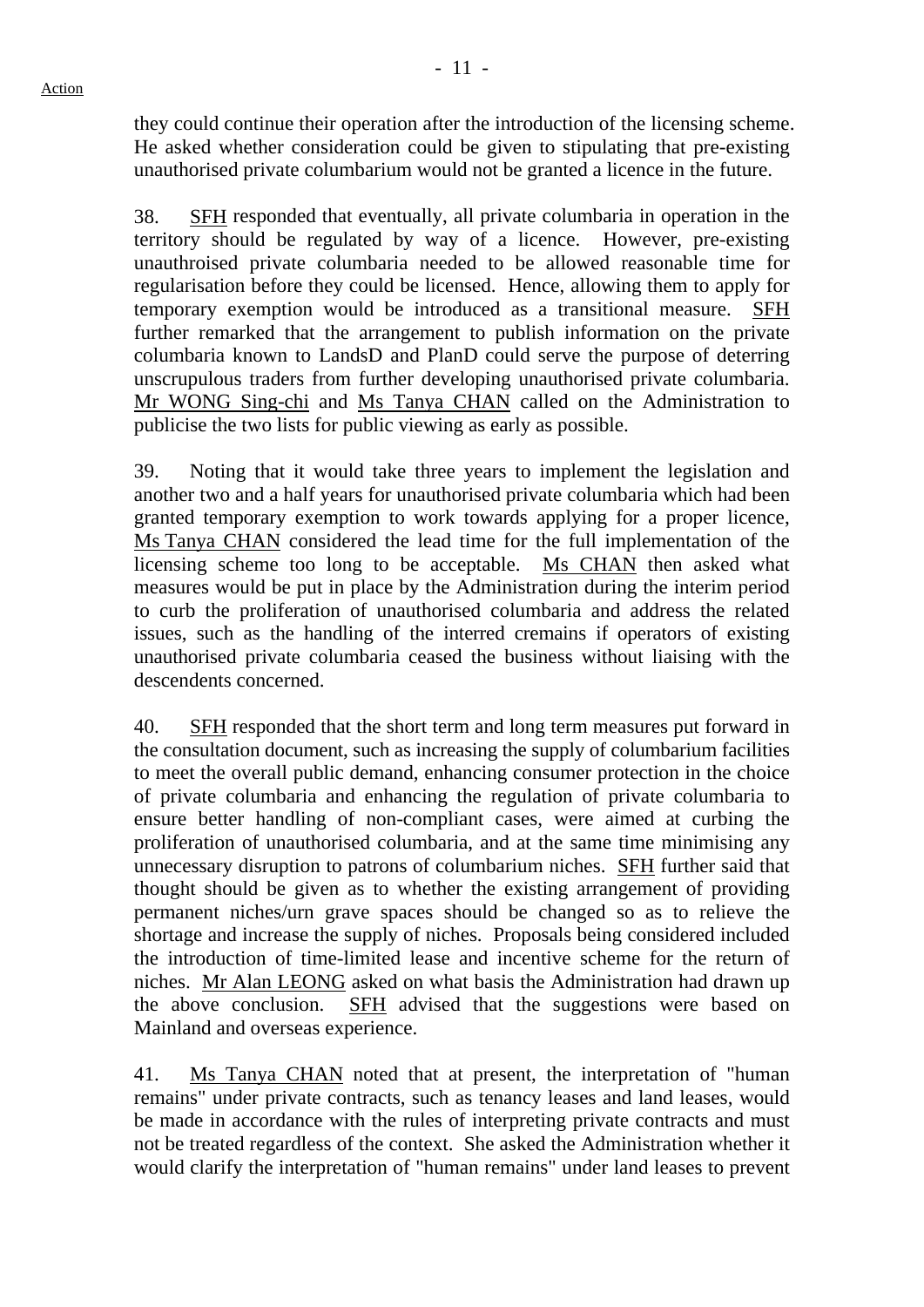descendents who chose to store the cremains of the deceased at home from contravening the land lease concerned.

42. SFH responded that the Administration would take into account the fact that some descendents would opt to store the cremains of the deceased at home when working out the legislative scheme for regulating private columbaria in future.

43. Taking the Hung Hom district as an example, Dr Priscilla LEUNG was concerned about the more prevalent practice of operating funeral parlours, which provided burial, encoffining and cremation services, in residential buildings in urban areas. She called on the Administration to step up its efforts to tackle the various problems arising from these operations.

44. SFH responded that the issue of unauthorised columbaria had been in existence for some time, any enforcement action against existing columbaria needed to take into account the views of the residents in the districts on the one hand, and on the other hand, that of those who had purchased niches therein. It was hoped that the publication of the consultation document would prevent the problem of unauthorised private columbaria from worsening, as it would be an offence to operate a private columbarium without a licence under the future licensing scheme. In the light of this, operators of existing unauthorised private columbaria should assess whether they had a reasonable chance of regularising their operation within a reasonable time so as to continue their operation either with a full licence or time-limited temporary exemption in the future. SFH remarked that the Administration had to ensure that the scope and level of regulation under the licensing scheme would be appropriate. This was by no means an easy task and the Administration welcomed views from the public and the stakeholders in this regard. SFH further said that to relieve the heavy demand for private niches which was the main reason for the upsurge in the number of unauthorised columbaria, efforts would continue to be made to increase the supply of columbarium facilities. This included identifying suitable sites for the development of columbarium facilities across the territory. He called on the relevant DCs to support the development plan put forward by the Administration when a site was identified to be suitable for columbarium development.

45. Mr WONG Yuk-man held the view that the Administration had the responsibility to ensure adequate supply of columbarium facilities, and should not shirk its responsibility by simply holding on to the argument of meeting objection from DCs in this regard. Mr WONG further said that the Administration should follow the practice of the Mainland authorities by subsidising the cost of scattering cremains at sea.

46. SFH responded that the Administration had placed considerable effort to increase the supply of columbarium facilities in the past few years. However, objection from DCs and local communities to the development of columbarium